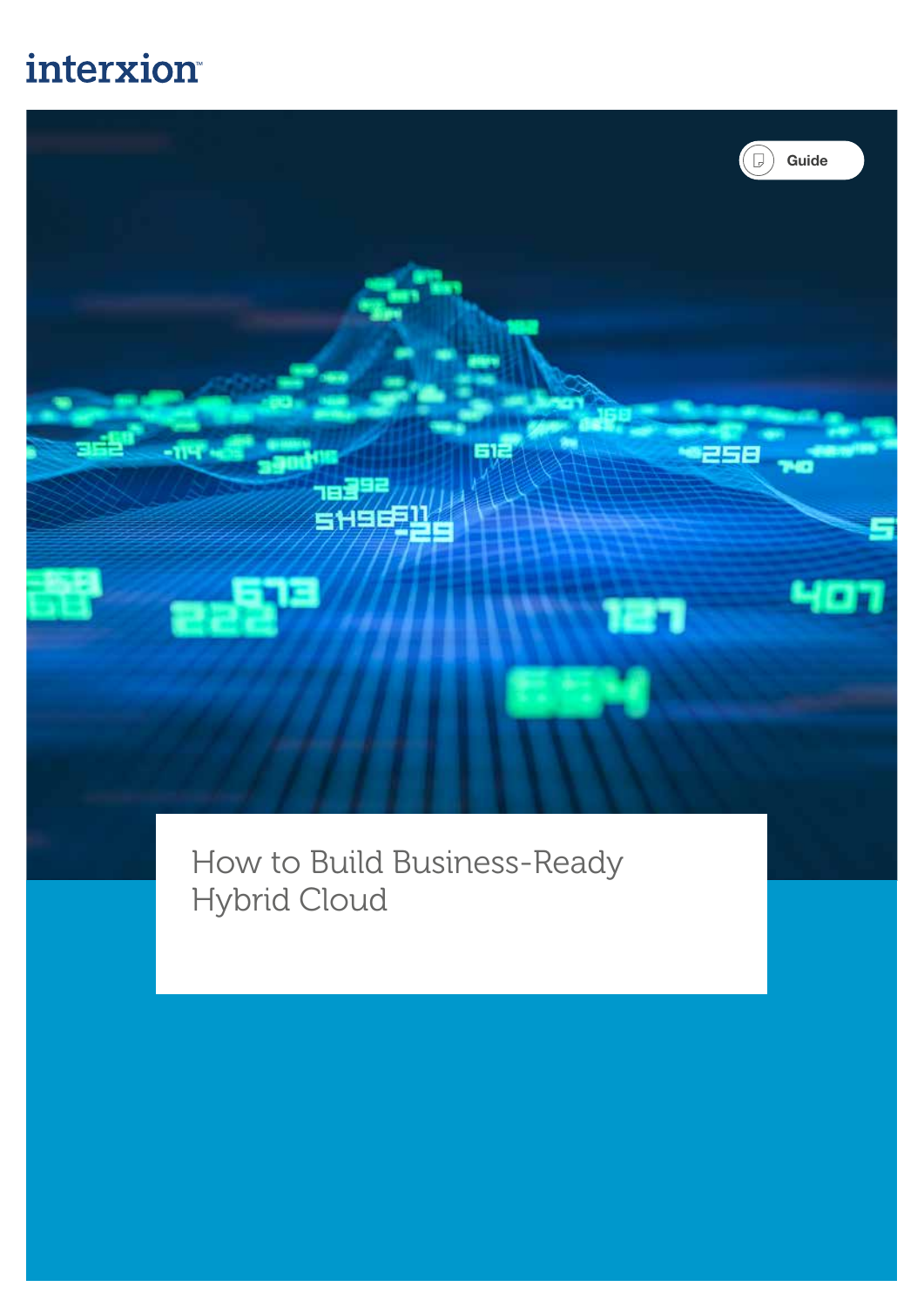#### How to build business-ready hybrid cloud

In a hyper-connected world, IT departments are changing the way they operate in order to provide a more service-focused approach that better supports the business's needs. Cloud infrastructure is central to these efforts, enabling the enterprise to deploy and scale out and up applications, which adds flexibility, responsiveness, and improved delivery times across the organisation.

Meeting complex business needs requires high-performing IT infrastructure able to produce the speed and low-latency that brings results. An [IDC study](https://www.businesswire.com/news/home/20160222005194/en/IDCs-Latest-CloudView-Multiclient-Study-Reveals-Attitudes) found that more than 70 percent of heavy cloud users are considering a hybrid cloud strategy. Yet, 42% of IT decision-makers have avoided moving to a cloud environment due to concerns around network performance. IT leaders worry about the ability of a cloud platform to provide the same level of performance for mission-critical applications as they can deliver on their own infrastructure.

A business-ready hybrid cloud solution requires highly performant network connections between multiple compute and/or storage locations. The desirable characteristics of performant network include low latency, high bandwidth, reliable performance, predictability and availability over wide geographical area. Hybrid cloud can meet these requirements, but only if the right pillars are in place.

Follow these steps to make sure your cloud environment matches the six pillars your business needs to have to gain a performance edge:



#### Find the right cloud for the right workload

Not all cloud workloads are created equal. Performance in hybrid cloud comes from allocating the right type of workloads and resources to the right type of environment, or having access to a range of pre-built applications that suit the organisation's needs. Different providers have their unique characteristics and specialisations, which should be core to your planning. The optimal solution for a particular system will vary based on the kind of workload you have, and well-architected systems use multiple solutions and enable different features to improve performance.

Identify the platform that is fit for purpose and take a long a long-term perspective when migrating to any provider.



#### Use resilient architecture to directly access 02 Use resilient and<br>cloud services

Cloud issues actually have little to do with the cloud. Hyperscale providers invest heavily in their platforms in order to ensure they offer the best service possible. Instead, the issue often lies with how you connect to the cloud. Slow, jittery performance is usually caused by a sub-standard connection. Furthermore, public Internet is susceptible to spikes in traffic, which might work against your cloud performance.

In order to be able to run demanding database applications in the cloud, you must have secure, direct connections to your cloud provider without the turbulence of public Internet. Services like Interxion Cloud Connect give you direct connectivity to major CSPs without the need for expensive bespoke network infrastructure.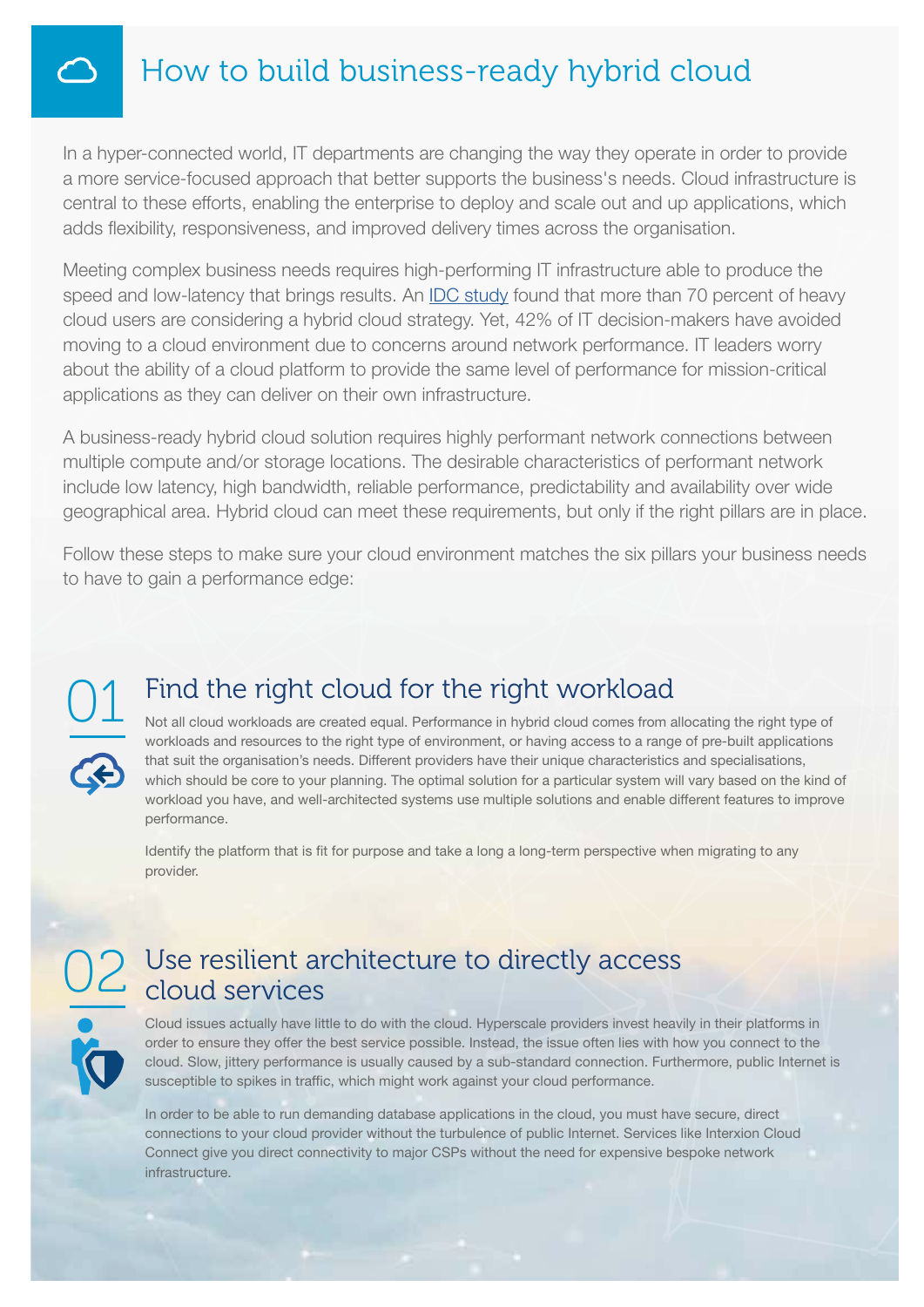#### Reduce geographical reach to cloud servers

Even the best architecture cannot overcome the laws of physics and geography. If your servers are far from cloud connection points, then latency is inevitable. Of all the factors that determine overall system performance, network latency is the factor that you usually have the least possibility to change as it will be determined by the geographical locations of the compute and storage systems within your hybrid cloud. When you add multiple users and actions in the mix, the risk of latency is heightened.

To meet response time requirements, you need to make sure your cloud servers are positioned where they can best connect to your cloud platform of choice. This is where using colocation providers to position data closer to cloud gateways and using services such as Interxion Cloud Connect to directly connect to public clouds can help solve the latency problem.

### 04

#### Scale your cloud to unexpected needs

There will be times when your business needs more from your cloud platform. These may be seasonal triggers, or else perhaps new projects have involved more people needing access to platforms. Scale, however shouldn't come at the expense of performance.

Public cloud infrastructure can scale more efficiently than in-house systems, meaning that the economics of scaling up or out applications can be very compelling for enterprises. Work with your cloud provider to make sure you have the bandwidth and redundancy options in place to meet new demands without sacrificing performance. Look for cloud providers who have the ability to cope with spikes in demand by deploying automation to autoscale your environments as required.

## 05

#### Monitor efficiency

Maintaining a high performing cloud environment requires continual monitoring so that any deviance from expected performance is highlighted, and remedial action can be taken. Monitoring can help identify problems, but a well-designed hybrid cloud infrastructure can eliminate problems before they occur. Know your performance benchmarks before migrating or deploying applications in the cloud and establish clear monitoring metrics so that action can be taken on any poorly performing components.

Monitoring can also be effective for ensuring your cloud provider meets their performance targets, as established in your SLA. Hybrid cloud traffic and load conditions are always changing, so acceptable performance today may not be acceptable tomorrow. To maintain a positive user experience and ensure providers deliver the service levels promised in the SLA, continuous and proactive performance monitoring is essential.

# 06

#### Decide which applications should run in the cloud, and which are best retained on-premise

Despite the power of public cloud to enable new business applications, enterprises making their move to the cloud do so to increase the efficiency of existing applications and workload services, such as business applications like ERP, CRM and Human Capital Management systems. While this can often be a beneficial step, moving to the cloud doesn't mean that all your applications need to run on public cloud - it may transpire that an application is best suited to dedicated resources in a colocated environment. In some instances, a company's legacy data model and architecture design might limit their abilities to fully exploit public cloud.

By decoupling secure data and operational components from non-secure components, you'll have more flexibility to migrate data to the cloud while keeping performance as a central focus. Ultimately, it's up to you to decide which data, how much data, and when your data should be on the cloud.